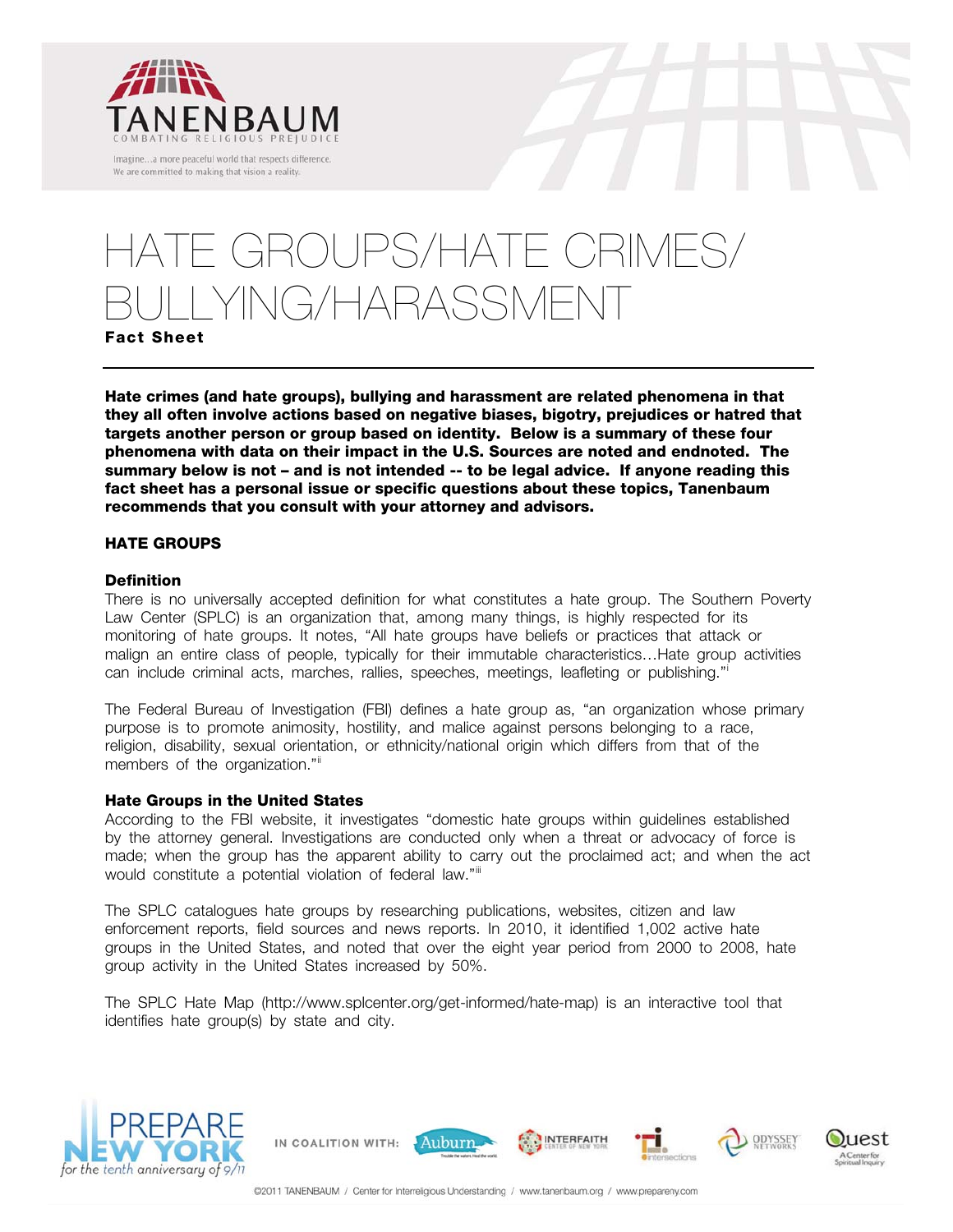The Southern Poverty Law Center identifies 13 ideologies represented by American hate groups as follows:

## **[Anti-Gay](http://www.splcenter.org/get-informed/intelligence-files/ideology/anti-gay)**

Opposition to equal rights for gays and lesbians has been a central theme of Christian Right organizing and fundraising for the past three decades. This period parallels the rise of the fundamentalist movement to political power.

Example: Family Research Council

#### **[Anti-Immigrant](http://www.splcenter.org/get-informed/intelligence-files/ideology/anti-immigrant)**

Anti-immigrant hate groups have long been a part of U.S. history and represent the more extreme of hundreds of nativist and vigilante groups that have proliferated since the late 1990s, when anti-immigration attitudes began to increase to levels that had not been seen in the United States since the 1920s.

Example: American Border Patrol (NGO)

#### **[Anti-Muslim](http://www.splcenter.org/get-informed/intelligence-files/ideology/anti-muslim)**

Anti-Muslim hate groups are a relatively new phenomenon in the United States, most of them appearing since September 11, 2001. Earlier anti-Muslim groups tended to be religious in orientation and disputed Islam's status as a respectable religion.

Example: Stop the Islamization of America

#### **[Black Separatist](http://www.splcenter.org/get-informed/intelligence-files/ideology/black-separatist)**

Black separatists are typically groups of Blacks who oppose integration and racial intermarriage, and want separate institutions – or even a separate nation -- for Blacks. Most forms of Black separatism espouse anti-White and anti-Semitic ideologies, and a number of religious Black separatist groups assert that Blacks are the Biblical "chosen people" of God.

Example: National Black Footsoldier Network

#### **[Christian Identity](http://www.splcenter.org/get-informed/intelligence-files/ideology/christian-identity)**

Christian Identity groups generally adopt an anti-Semitic and racist theology, which gained some prominence in the 1980s. The movement's relationship with the evangelical Christian community and with fundamentalist Christians has generally been hostile (the belief by evangelical and fundamentalist Christians that the return of Jews to Israel is critical to the end-time prophecy does not align with the anti-Semitic beliefs of those who identify with Christian Identity). (See, White Nationalist.)

Example: Weisman Publications

#### **[Holocaust Denial](http://www.splcenter.org/get-informed/intelligence-files/ideology/holocaust-denial)**

Deniers of the Holocaust either deny the systematic murder of around 6 million Jews in World War II or minimize the actual scope of the Holocaust. These groups (and individuals) often purport to present serious scholarship as "historical revisionists." Scholars of the Holocaust discredit this movement as one of deniers. These critics are often accused by the Holocaust Deniers of trying to squelch open-minded inquiries into historical truth.

Example: Institute for Historical Review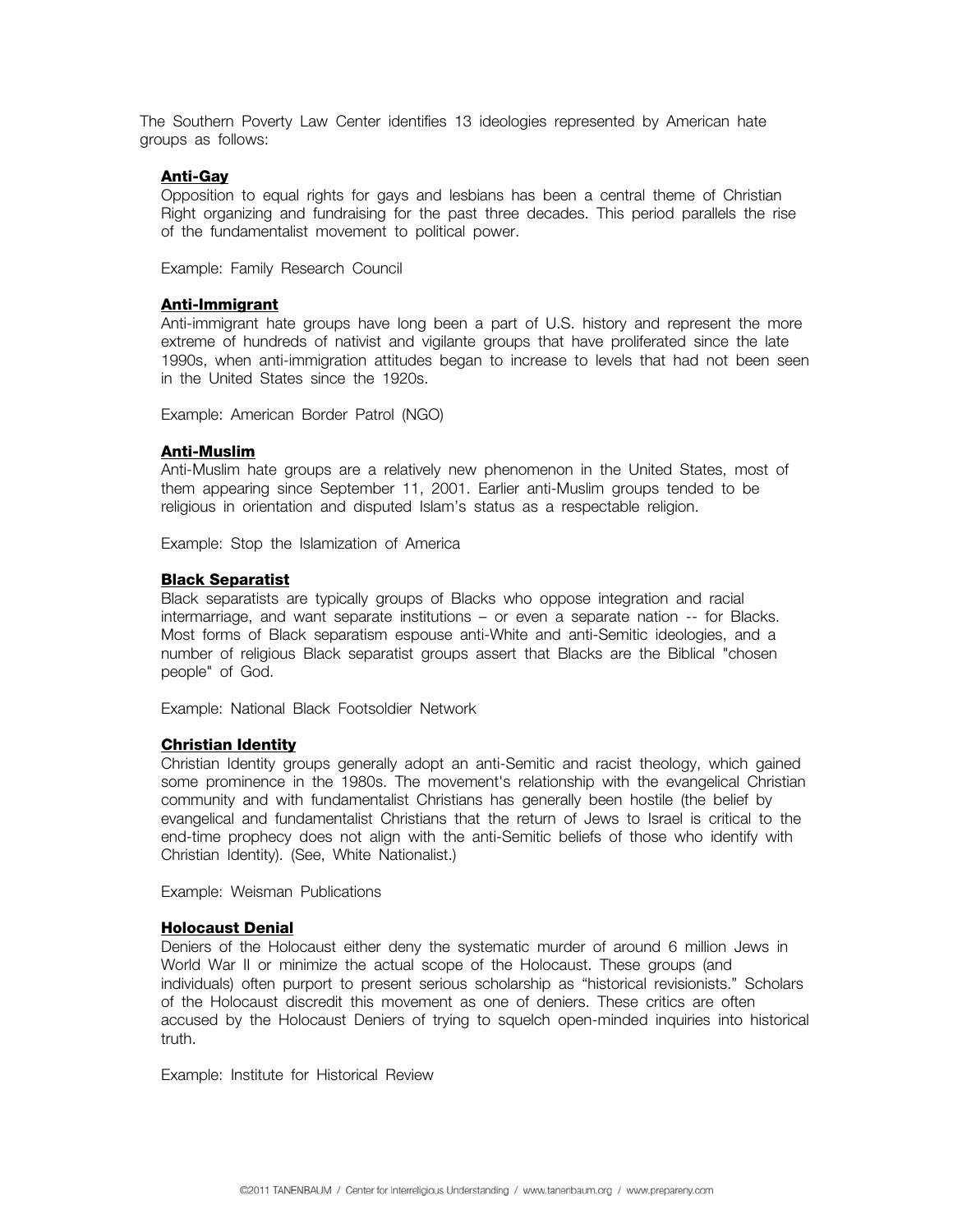## **[Ku Klux Klan](http://www.splcenter.org/get-informed/intelligence-files/ideology/ku-klux-klan)**

The Ku Klux Klan is the most infamous — and oldest — of American hate groups. Although Black Americans have typically been the Klan's primary target, it has also attacked Jews, immigrants, gays and lesbians and, until recently, Catholics. Often thought of as a secret society of White Christians who used violence including intimidation through cross burnings to stake their positions, the KKK, as it is known, now also has a presence on the web from which it seeks recruits in order to protect White, Christian values. (See, White Nationalist.)

Example: Knights of the Ku Klux Klan

#### **[Neo-Confederate](http://www.splcenter.org/get-informed/intelligence-files/ideology/neo-confederate)**

The term neo-Confederacy is used to describe  $20<sup>th</sup>$  and  $21<sup>st</sup>$  century revivals of pro-Confederate sentiment in the United States. Strongly nativist, the individuals who identify as neo-Confederates claim to pursue Christianity and the Christian Heritage, as well as other values that they describe as fundamental and which modern Americans are viewed as having abandoned. (See, White Nationalist.)

Example: League of the South

#### **[Neo-Nazi](http://www.splcenter.org/get-informed/intelligence-files/ideology/neo-nazi)**

Neo-Nazi groups share a hatred for Jews and a love for Adolf Hitler and Nazi Germany. While they also often express hatred toward other minorities, gays and lesbians and even sometimes Christians, they generally perceive "the Jew" as their cardinal enemy. (See, White Nationalist.)

Example: Aryan Nations

#### **[Racist Music](http://www.splcenter.org/get-informed/intelligence-files/ideology/racist-music)**

Racist music groups are typically music labels that record, publish and distribute music in a variety of genres that focus on White power.

Example: Liferune Industries

#### **[Racist Skinhead](http://www.splcenter.org/get-informed/intelligence-files/ideology/racist-skinhead)**

Racist Skinheads form a particularly violent element of the White supremacist movement, and have often been referred to as the "shock troops" of the hoped-for revolution. The classic look associated with Skinheads is a shaved head, black boots, jeans with suspenders and an array of typically racist tattoos, though many people who do not subscribe to their philosophy may also have this "look." (See, White Nationalist.)

Example: Blood and Honour America Divisions

#### **[Radical Traditional Catholicism](http://www.splcenter.org/get-informed/intelligence-files/ideology/radical-traditional-catholicism)**

"Radical traditionalist" Catholics today may comprise the largest group of individuals who reject the ideology of the Vatican and some 70 million mainstream American Catholics and, instead, accept anti-Semitic attitudes.

Example: Tradition in Action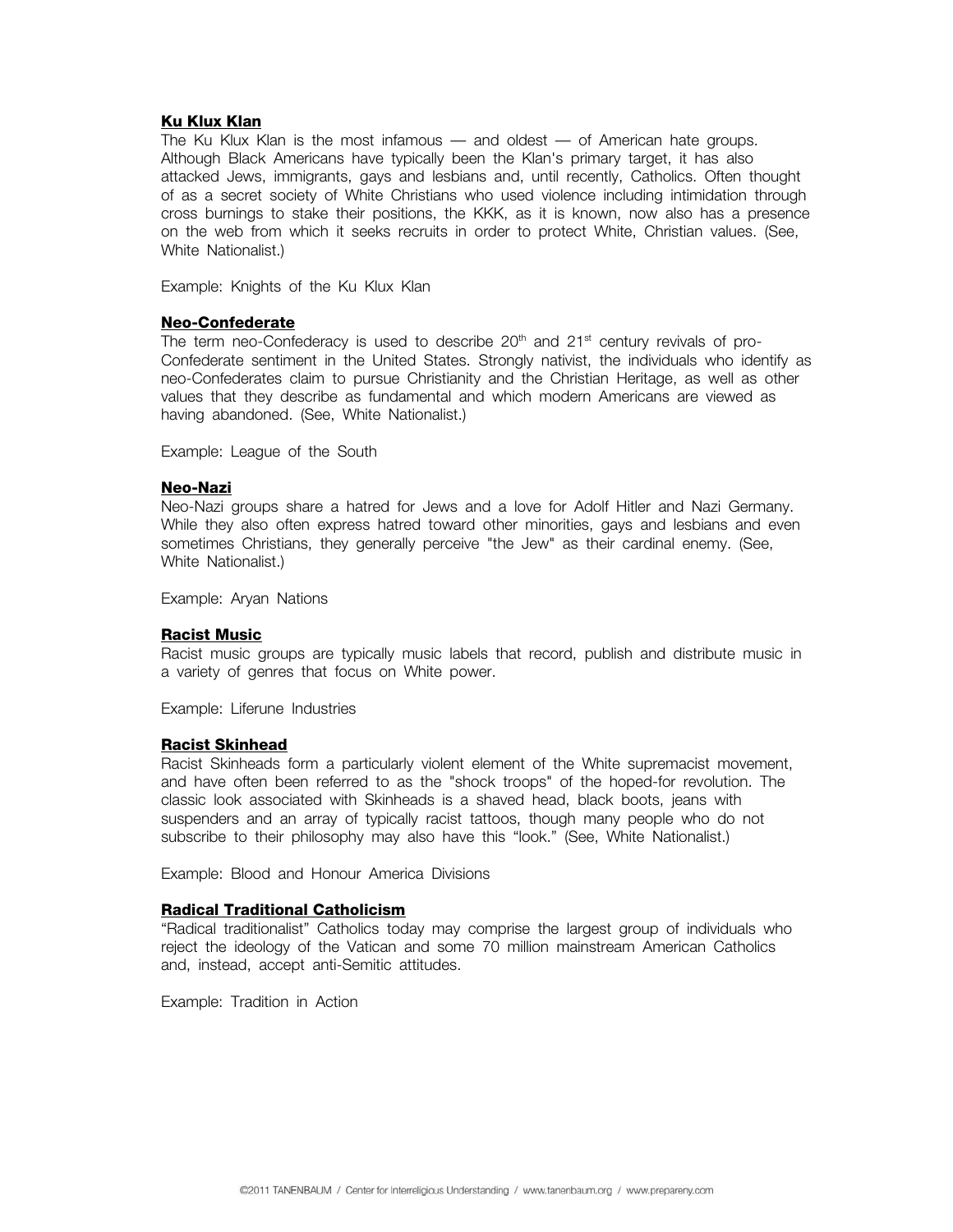## **[White Nationalist](http://www.splcenter.org/get-informed/intelligence-files/ideology/white-nationalist)**

White nationalist groups espouse White supremacist or White separatist ideologies, often taking the position that non-Whites are inferior. Groups listed above including the Ku Klux Klan, neo-Confederate, neo-Nazi, racist skinhead, and Christian Identity could also be described as White nationalists.

Example: Council of Conservative Citizens<sup>iv</sup>

## **HATE CRIMES**

## **Definition**

In the United States, the FBI defines hate crimes as: "criminal offenses that are motivated, in whole or in part, by the offender's bias against a race, religion, sexual orientation, ethnicity/national origin, or disability and are committed against persons, property, or society."

Victims "can be indi[v](#page-12-1)iduals, businesses, institutions, and society as a whole."<sup>v</sup>

#### **Statistics**

Under the Hate Crime Statistics Act of 1990, statistics of U.S. hate crimes include data on "crimes that manifest evidence of prejudice based on race, religion, sexual orientation, or ethnicity, including the crimes of murder and non-negligent manslaughter; forcible rape; robbery; aggravated assault; burglary; larceny-theft; motor vehicle theft; arson; simple assault; intimidation; and destruction, damage or vandalism of property."<sup>ii</sup>

Some hate crimes also constitute acts of domestic terrorism.

Notwithstanding efforts to capture data on hate crimes, the statistics remain incomplete because all hate crimes are not reported. The reasons for underreporting vary and can include fear of reprisal and a lack of knowledge about one's rights.

- The FBI hate crimes statistics from **2009** (released late in 2010) indicate that **6,604 criminal incidents involving 7,789 offenses** were reported as a result of bias toward a particular race, religion, sexual orientation, ethnicity/national origin, or physical or mental disability.
- In 2009, there were a total of **1,575 victims** of **1,376 anti-religious hate crimes, as follows:** 
	- 70.1 percent were anti-Jewish.
	- 9.3 percent were anti-Islamic.
	- 8.6 percent were anti-other religion.
	- 4.4 percent were anti-multiple religions, groups.
	- 4.0 percent were anti-Catholic.
	- 2.9 percent were anti-Protestant.
	- 0.7 percent were anti-Atheism/Agnosticism/etc.<sup>[vi](#page-12-1)</sup>
- Based on the FBI's reports on Religious Bias Hate Crimes from 1996-2009, the total number of such incidents ranged from approximately 1,200 to 1,800 with a median of approximately 1,400 during the 13 year period. There was a **spike in 2001 (reflecting a rise in anti-Islamic bias incidents)**. In 2008, the number reached 1,519 but dropped in 2009 to 1,303.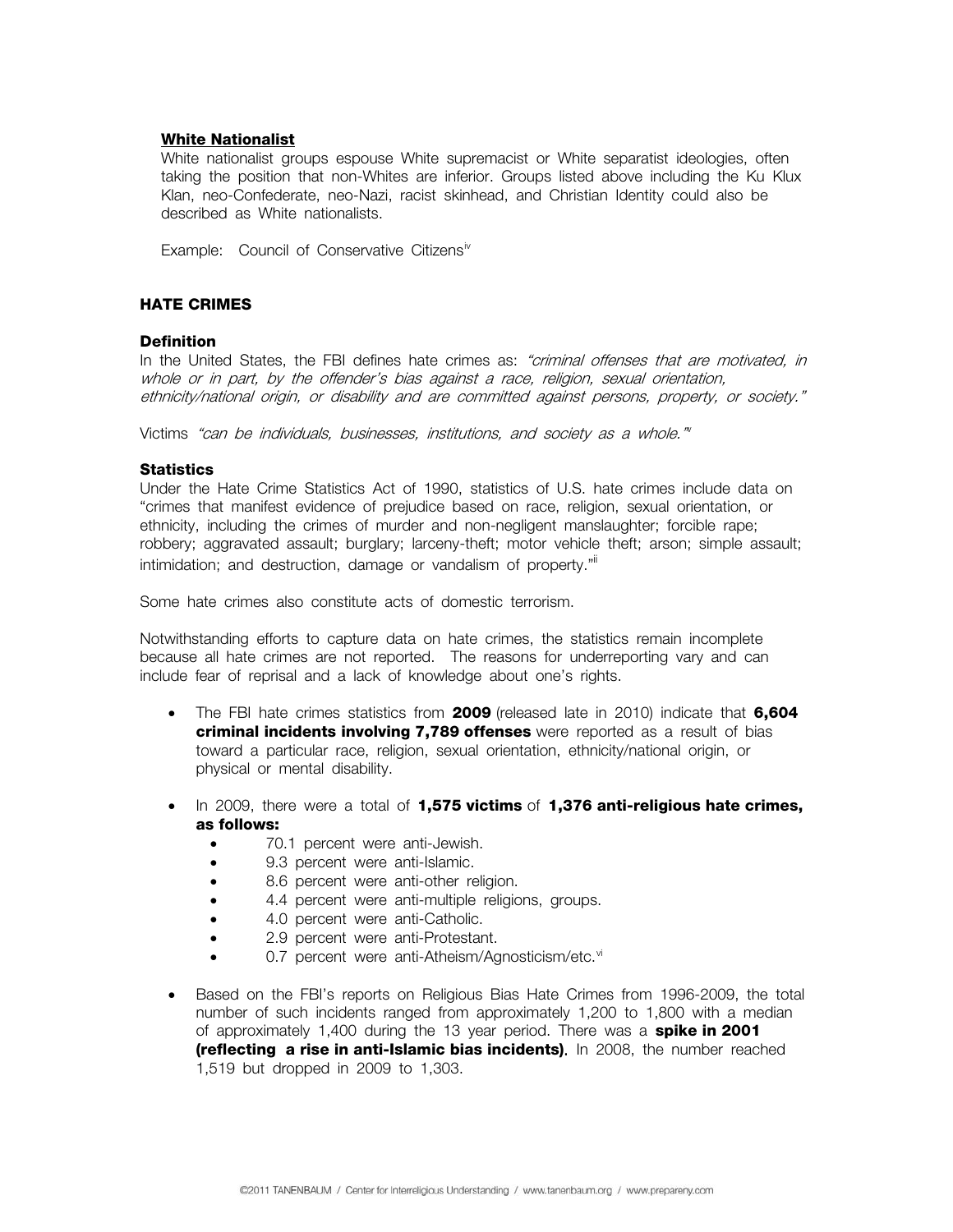- **Reported Anti-Jewish incidents continue to constitute the majority of religious bias hate crimes**. The number of reported anti-Jewish incidents per year hovered around 1,100 until 2001 at which point the number of incidents per year decreased. From 2002-2009, these crimes averaged approximately 950 annually.
- Reported Anti-Catholic bias incidents have fluctuated, showing a small overall increase from 1996-2009. Some believe that these trends may be linked to fluctuations in media coverage of church sex scandals.
- Reported incidents of anti-Islamic bias per year hovered in the 20s and 30s from 1995 until 2001. In that year, there were 481 incidents, a 17-fold increase from the prior year. At least three people and as many as eight were murdered in anti-Muslim attacks in the months immediately after the attacks, according to press reports. At around the same time, President Bush gave a widely reported speech, saying Islam was not the enemy. Anti-Islam, anti-Muslim hate crimes dropped the following year, 2002, to 155 and to about 100 in 2009.  $\frac{v}{10}$
- The anti-other religious group category includes Hindu, Sikh, Buddhist, Tao, etc. Incidents reported per year for this group varied from about 100 to 200 during the period covered. **From 1998-2002, there was a steady increase in incidents; in part, this reflected incidents in which Hindus and Sikhs were mistaken for Muslims.** 
	- **Sikhs perceived to be Muslims:** Many hate crimes committed against Sikhs fall under the category of "personal attacks," or an assault. Vandalism and arson are also prevalent. It is widely believed that Sikhs are targeted because of their turbans, an icon associated with terrorism in the minds of many.
	- **Hindus perceived to be Muslims**: In written assessments of hate crimes, there are some cases that document Hindus, perceived to be Muslims, as victims of hate crimes.
- The number of reported incidents of anti-Atheism/Agnosticism/etc. bias per year ranged from 2 to 14. The trend for this group is generally flat, with a very slight increase in the past  $7$  or so years. $v$ iii
- Single bias incidents are incidents in which there are one or more actual crimes but they are all perpetrated or motivated by the same bias. An analysis of the 6,598 single-bias incidents reported in 2009 showed the following: 19.7 percent resulted from religious bias.
- 4.3 percent of all hate crimes occur in a church, synagogue, or temple.
- Of the religion-based hate crimes: 24.9 percent occurred in or near residences or homes.
	- 17.6 percent occurred in churches, synagogues, or temples.
	- 12.9 percent transpired at schools or colleges.
	- 22.0 percent took place in other or unknown locations.
	- 22.6 percent occurred in the remaining specified location categories or in multiple locations.<sup>[ix](#page-12-1)</sup>

According to a report released in May 2005 by the Council on American-Islamic Relations (CAIR), "**anti-Muslim hate crimes rose by more than 50 percent between 2003 to 2004**; while 93 anti-Muslim hate crimes were reported in 2003, 141 hate crimes were reported in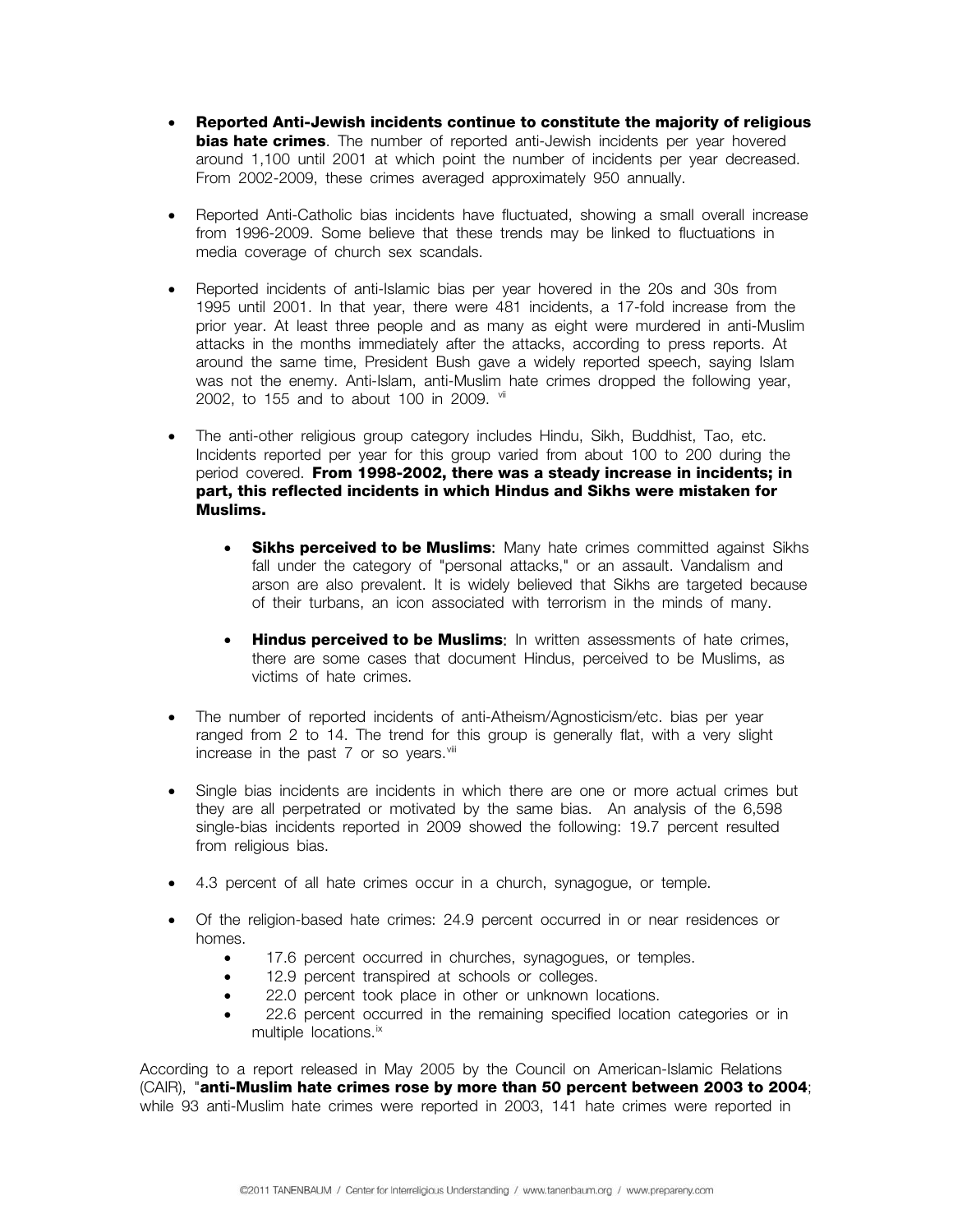2004. The CAIR study cites 1,552 cases of anti-Muslim occurrences and includes those involving violence, discrimination, and harassment. Approximately 225 of these cases involved allegations of religious discrimination (for example, a city's opposition to a mosque might have been included if deemed to be based on religious motives). 196 cases involved workplaces and 190 cases cited verbal harassment. **The CAIR report suggests that the increase in anti-Muslim sentiment is to be attributed to websites and radio programs whose content stimulates feelings of hate.[x](#page-12-1)** 

- <span id="page-5-0"></span>• **Examples of religiously based hate crimes**:
	- A 21-year-old film student attacked a cab driver in New York City. Police said the student cursed out the cabby after asking him if he was Muslim and then slashed his throat and stabbed him in several places when he answered in the affirmative.<sup>[xi](#page-12-1)</sup>
	- Balbir Singh Sodhi was gunned down on Sept. 15, 2001 in Mesa, Arizona. The turban-wearing Sikh was killed outside his gas station while planting flowers. Sodhi's killer spent the hours before the murder in a bar, bragging of his intention to "kill the ragheads responsible for September 11."[xii](#page-12-1)
	- The ADL cites the burning of a Holocaust museum in Indiana and the attempt to firebomb a synagogue in Allentown, Pennsylvania, as among the bias crimes it tracks.<sup>[x](#page-5-0)</sup>
	- On November 27, 2003 Metro West reported that an Ashland, Massachusetts teenager [defaced a Hindu temple in Ashland](http://www.pluralism.org/news/index.php?tags=5346.5174&anyall=+%26%26+&terms=Hindu+temple&fromdate=1997-01-01&todate=2005-07-02&tradition=&keyword=&state=MA&sort=DESC) on Halloween. Anthony Piccioli, 17, was convicted of spray painting hate messages. Police said Piccioli spray painted 'Sand N------ beware,' and 'head,' on a rock near the Hindu temple. Police said 'head' was short for 'towel head."

# **BULLYING**

# **Definition**

While definitions of bullying vary, most agree that bullying typically involves an imbalance of power, an intention to cause harm, and repetitious (bullying) behaviors against the same target. Bullying can be verbal, social and/or physical.[xiii](#page-12-1) **Cyber bullying**, or bullying that occurs through digital media such as email, social networking websites or text messaging, has also increased in the past several vears. Xiv

# <span id="page-5-1"></span>**Statistics**

# **U.S.**

- 55% of 8 to 11-year-olds report that bullying is a serious problem for them. $^{x}$
- The 2010 Ethics of American Youth study, organized by the Josephson Institute of Ethics, a nonprofit organization dedicated to improving the ethical conduct of society, surveyed over 43,000 U.S. high school students regarding their attitudes and conduct. The largest survey of this type ever conducted, its findings indicate that, among high school students:
	- 50% claim to have bullied someone, whereas 47% claim to have been victims of bullying, teasing or taunting that "seriously upset" them.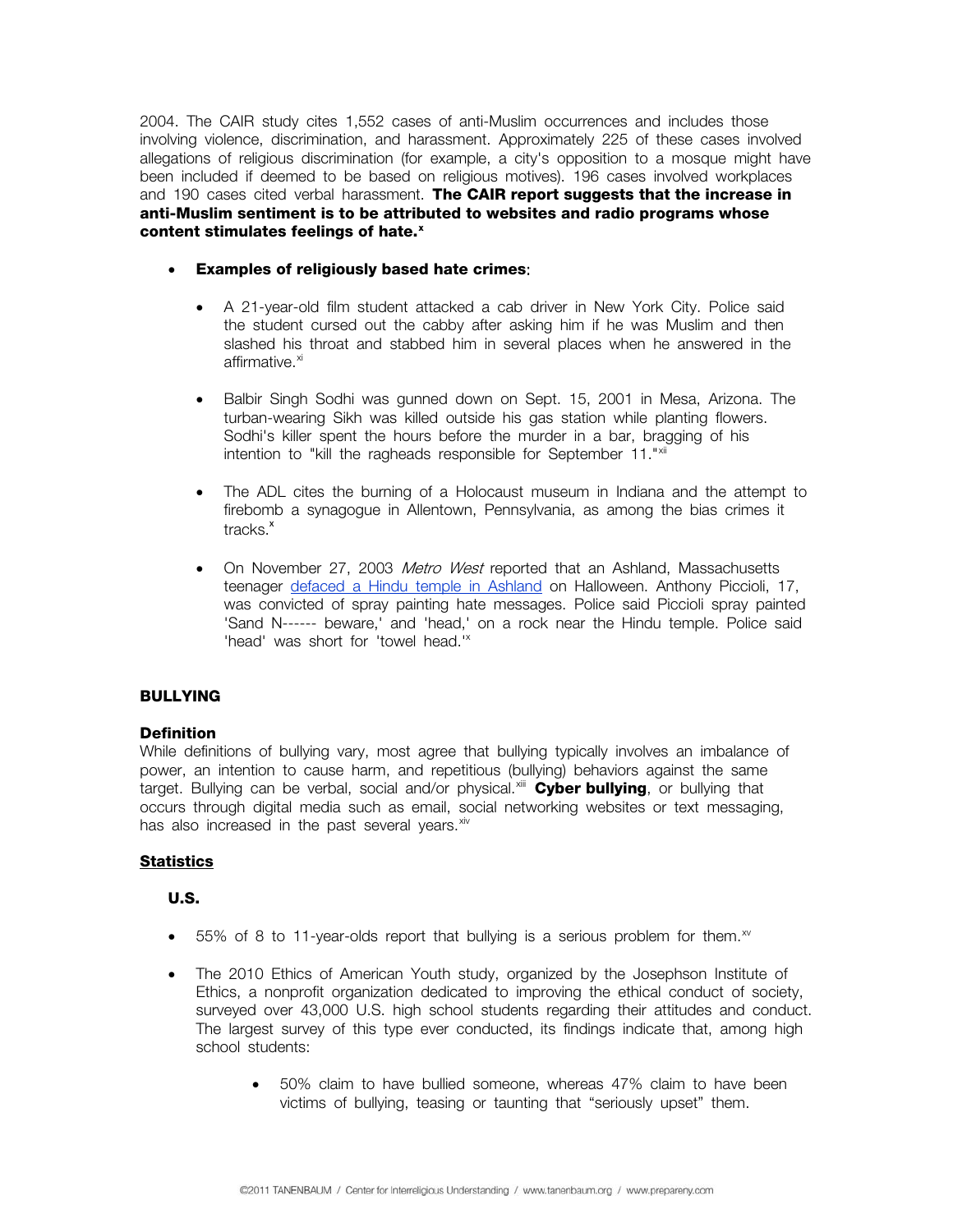- 33% believe that violence is a big problem at their school.
- 24% report that they do not feel very safe at their school.
- 52% state that they have hit a person when they are angry.
- 10% say they took a weapon to school at least once.
- 16% say they have been intoxicated while at school.
- 23% report being prejudiced against certain groups (survey answers of Agree and Strongly Agree).
- 21.5% say they have mistreated someone because he/she "belonged to a different group" one or more times.<sup>[xvi](#page-12-1)</sup>
- According to the National Education Association's 2011 Nationwide Study of Bullying:
	- 62% of school staff reported witnessing two or more incidents of bullying in the prior month.
	- 41% of school staff reported witnessing incidents of bullying once a week or more.
	- 9% of school staff stated that they witnessed incidents of bullying daily.
	- The percentage of teachers who indicated that they are concerned about bullying varied, depending on the type of bullying:
		- Verbal: 59%
		- Social/relational: 50%
		- Physical: 39%
		- Cyberbullying: 17%
	- 93% of school staff report that their school district has a bullying prevention policy, but only 54% report having received training on the implementation of such policy.
	- 58% of school staff state that their school has formal bullying prevention efforts: only 39% participate in such efforts.<sup>[xvii](#page-12-1)</sup>
- 56% of students report that they have personally witnessed some type of bullying at school.<sup>xviii</sup>
- 66% of bullying victims say they believe that school officials (teachers, administration) did not respond effectively to bullying problems.
- <span id="page-6-0"></span>• Bullying by boys tends to decrease after age 15, whereas bullying by girls often increases after age 14.[xix](#page-12-1)

#### **New York City**

- The percentage of teachers in NYC public schools, who report witnessing bias-based harassment based on different identities, follows:
	- Race: 42.6%
	- Ethnicity: 42.6%
	- National Origin: 38.1%
	- Sexual Orientation: 38.1%
	- Color: 36%
	- Sex/Gender: 35%
	- Gender Identity/Expression: 29.9%
	- Disability: 27.4%
	- Citizenship/Immigration Status: 20.8%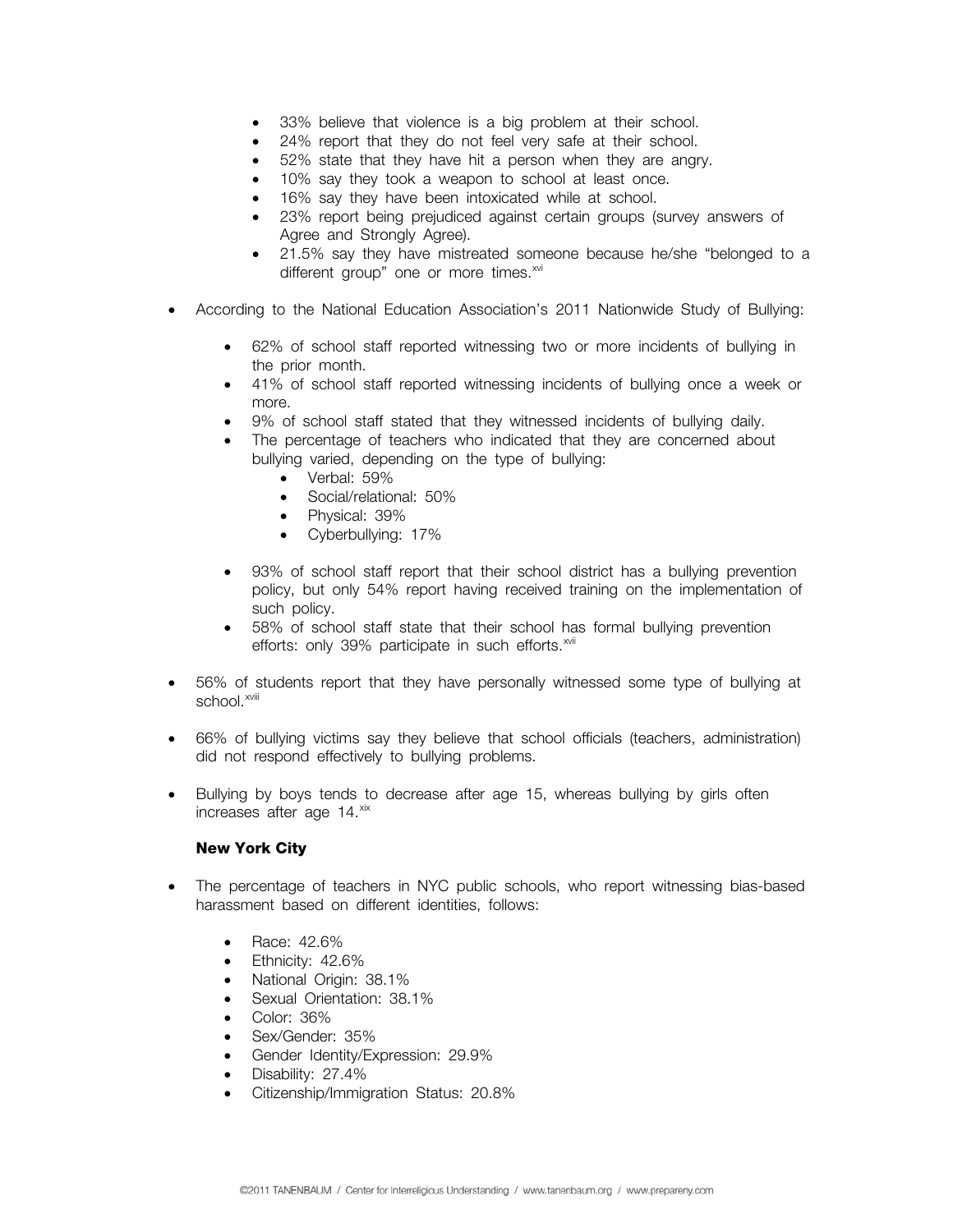- Religion: 17.8%
- Creed: 12.7%
- Teachers and staff also report other reasons they believe students were harassed or bullied, including: having an accent and/or "English proficiency learning disabilities," inclusion in a special education class, socioeconomic status, body type, size or weight.<sup>[xx](#page-12-1)</sup>

# **Bullying and Religion**

- $\bullet$  25% of students report being bullied on the basis of their race or religion.<sup>[xix](#page-6-0)</sup>
- Religion or creed accounted for 3% of reported "bias-related harassment incidents" in New York City schools in 2008-2009.<sup>[xxi](#page-12-1)</sup>
- According to a 2010 survey cited in Muslim Advocates' testimony, 80% of Muslim youth have experienced harassment, with 50% reporting being called names in front of teachers or administrators.<sup>[xxii](#page-12-1)</sup>
- In California, 8-12% of high school students report being bullied based on the basis of their religion.<sup>[xxiii](#page-12-1)</sup>
- 16.4% of LGBTQ-identified students report feeling unsafe at school because of their religion.<sup>[xxiv](#page-12-1)</sup>

# **Cyber Bullying**

- In 2006, 43% of teens reported experiencing some form of cyber bullying.
- Cases of cyber bullying frequently go unreported. 9 in 10 teens do not report cyber bullying to their parents, and less than 1 in 5 cases of cyber bullying are reported to law enforcement.<sup>[xxv](#page-12-1)</sup>
- Cyber bullying affects all races. $x_{iv\times iv}$

# **Laws and Initiatives**

# **U.S.**

- President Obama held a national Conference on Bullying Prevention at the White House on March 10, 2011. In his remarks, President Obama stated that the goal of the conference is "to dispel the myth that bullying is just a harmless rite of passage or an inevitable part of growing up." He spoke about the "destructive consequences" of bullying and the need for parents, students, teachers and community members to take action to prevent bullying and create safe and welcoming school climates. In order to provide resources and educate the public about federal government bullying prevention initiatives, the website, [www.stopbullying.gov,](http://www.stopbullying.gov/) was launched by the U.S. Government's Department of Health and Human Services in partnership with the Department of Education and Department of Justice.<sup>[xxvi](#page-12-1)</sup>
- 46 states have some type of anti-bullying law.<sup>[xxvii](#page-12-1)</sup>
- At least 34 states have enacted legislation related to cyber bullying. $x_{\text{x}}$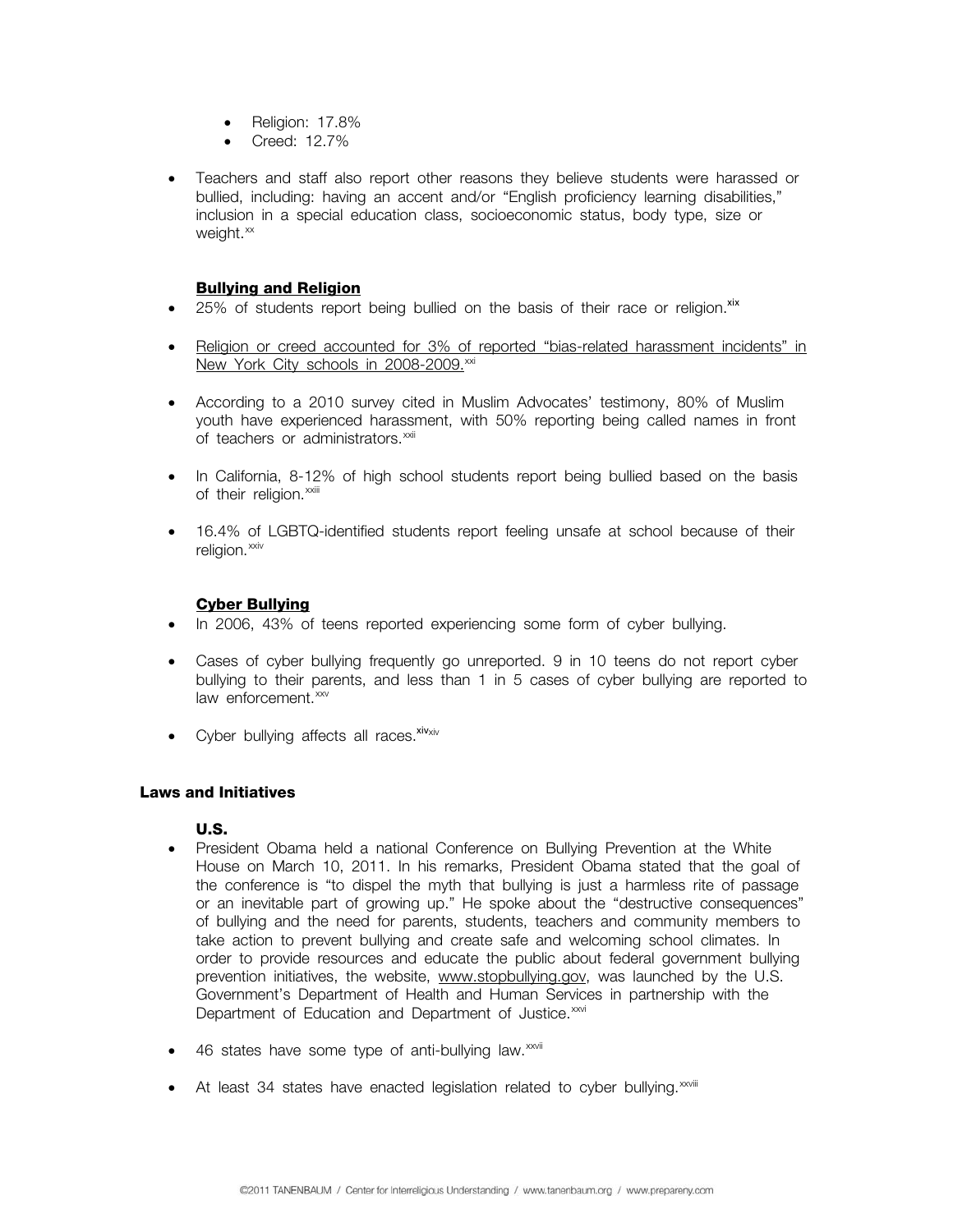### **New York State**

- In September 2010, former New York State Governor David Patterson signed into law the Dignity for All Students Act.<sup>[xxix](#page-12-1)</sup> With this law, New York became the 43<sup>rd</sup> state in the U.S. to pass anti-bullying legislation. The law protects students from bullying based on race, color, sex, national origin, ethnic group, religion, religious practice, weight, disability, sexual orientation and gender identity, as well as other forms of abuse. Senator Thomas Duane (D—Manhattan) said that this legislation marks the first time transgender students are specifically protected within New York state law. $\frac{x}{x}$
- On June 1, 2011, the New York State Senate passed comprehensive anti-bullying legislation preventing both cyber-bullying and conventional bullying. The aim of the bill is to create safer learning environments for children and greatly expands upon the Dignity for All Students Act passed in 2010. Called the "Law to Encourage the Acceptance of All Differences" (LEAD), this new bill seeks to protect all students regardless of the reason for acts of bullying. LEAD formally defines bullying and requires school employees to report incidents of bullying. It also adds bullying to the list of incidents for which a student may be disciplined. School districts will be required to create anti-bullying policies and to increase education about bullying prevention for teachers and students. After passing the Senate, the bill was sent to the Assembly.<sup>[xxxi](#page-13-0)</sup>

## **New York City**

- The New York City Department of Education launched the Respect for All initiative in 2004, intending to raise awareness of the city's cultural diversity, encourage respect and establish a process for reporting and investigating instances of bullying and biasbased intimidation and harassment. The first city-wide Respect for All Week was held March 8-12, 2010. Schools participated in a variety of activities, including video projects, assemblies, poster and t-shirt design and tracking good deeds, to name a few examples. The next Respect for All Week will be held February 13-17, 2012. The creation of the Respect for All initiative answered the Sikh community's call for action based on ongoing harassment that Sikh children were experiencing in schools in Richmond Hill, Queens.
- New York City's Citywide Standards of Discipline and Intervention Measures and Department of Education Discipline Code expressly prohibit discrimination, harassment and bullying for any reason. Investigations are to be conducted for all reports of bullying, harassment or intimidating behavior.<sup>xxxii</sup>

# **Bullying – Examples**

#### **Cyber Bullying**

- 15 year old Phoebe Prince, whose family moved from Ireland to South Hadley, Massachusetts, killed herself in January 2010 after being bullied for several months about a romantic relationship with a popular football player, including several instances of cyber bullying. Nine students were arrested in connection to her death, several of whom ultimately received community service and probation.<sup>xxiii</sup>
- Star athlete Alexis Pilkington, 17, took her own life in March 2010 after being bullied on social networking sites. Following her death, the nasty attacks continued on tribute pages online.<sup>[xxxiv](#page-13-0)</sup>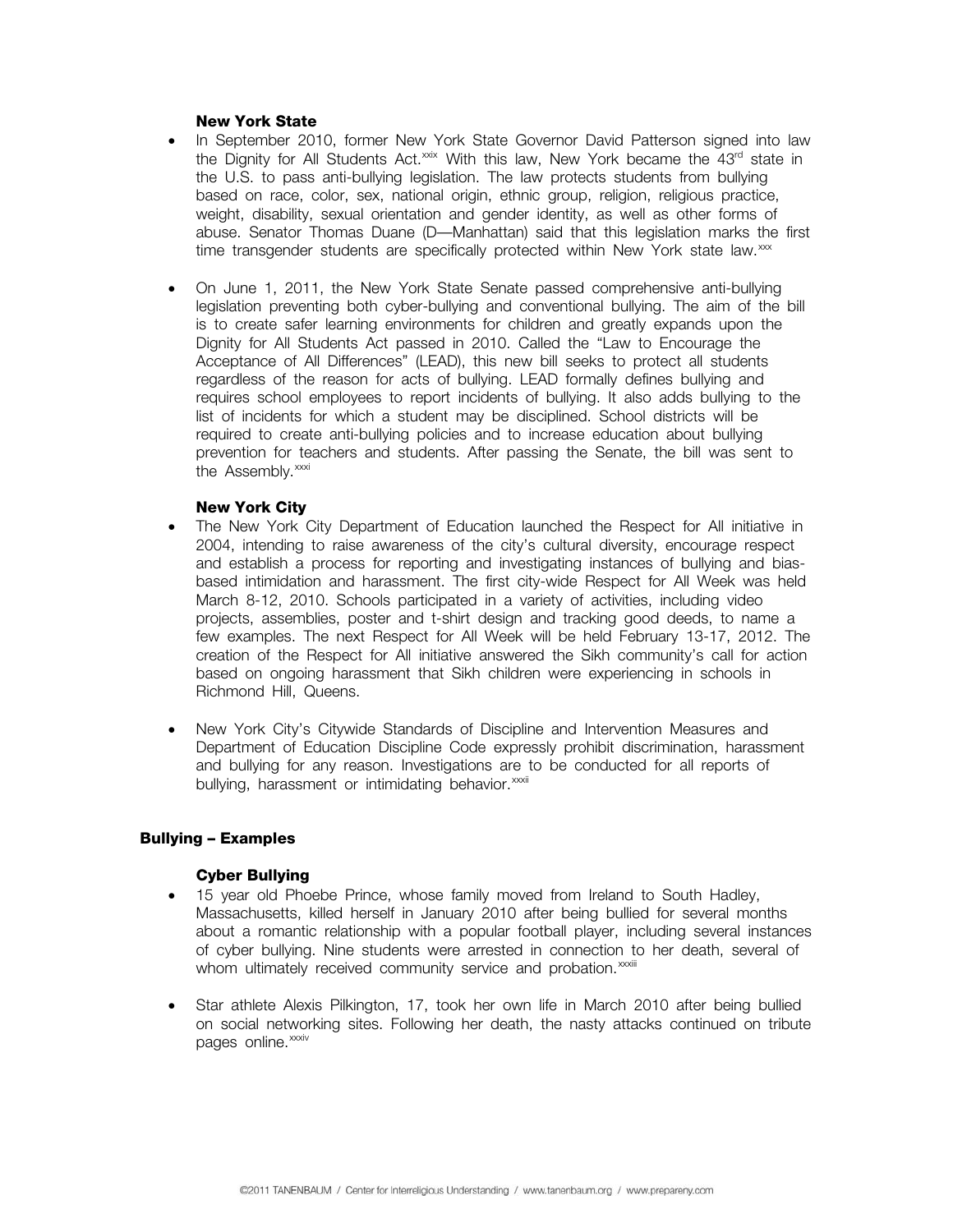# **Religion**

- In spring 2008, Jagmohan Singh Premi, a Sikh student from Queens, was attacked by a student who had been bullying him persistently for several months. A student tugged on and tried to remove his turban, which covers hair traditionally kept uncut as an article of faith. The victim's injuries included bruising and swelling that resulted in a trip to the hospital. $xxx$
- A Muslim girl was attacked outside her Staten Island middle school in March, 2011. The 12-year-old boy who attempted to rip off her hijab, or head scarf, was charged with felony assault as a hate crime.<sup>[xxxvi](#page-13-0)</sup> Several girls choosing to wear the hijab have been harassed in similar incidents occurring in schools throughout the country.<sup>[xxxvii](#page-13-0)</sup>

# **Ethnicity**

• There were several anti-Mexican hate crime incidents on Staten Island in the summer of 2010, including one in which Christian Vazquez, then 18, suffered injuries. Vazquez, an active member of neighborhood group Eye Openers Youth Against Violence, was attacked by a group of young men, including a 15-year-old who had immigrated from Liberia. Vazquez reported that he thought he would die during the assault. $x^{\text{coviii}}$ 

# **Sexuality/Perceived Sexuality**

- In September 2010, Tyler Clementi, an 18-year-old student at Rutgers University, jumped off the George Washington Bridge after his roommate and another freshman student webcast him during a private intimate encounter with another man.
- Tyler Clementi's suicide brought attention to the cases of several other students, including a few as young as 13, who had hanged or shot themselves after being bullied because they were gay or perceived to be gay.<sup>[xxxix](#page-13-0)</sup>
- Andrew Viveros, a transgender student who graduated in 2011 from a high school in Florida, was bullied as a transgender student. Conduct included frequent taunting, having her locker vandalized and homophobic slurs. Recently, the Broward County School Board added transgender students to its non-discrimination policy; a similar change will go into effect in Miami-Dade County as of July 1, 2011. $x$ <sup>1</sup>

# **Race**

- An elementary school student of multi-racial background in Saranac Lake, New York reported in 2010 that she had been the target of race-based bullying, including racial slurs and destruction of her personal belongings. Students stole and destroyed the contents of her backpack. One female student touched the girl in a sexual manner; a male student wrote on his MySpace page that the girl should commit suicide.<sup>[xli](#page-13-0)</sup> The school has since taken action to combat bullying and harassment, including reviewing school policies and involving students in discussions and peer education about the importance of valuing diversity. $x$ lii
- On May 4, 2011, an African-American student at Santa Monica High School in California found a dummy with a noose when he entered a wrestling practice room. He proceeded to the locker room to change when two students approached him and chained him to a locker with a belt while making racial remarks. The student did not report the incident. However, the school was made aware of what had happened. The student's mother only learned what had occurred five weeks later, when the principal sent an email to parents about the incident, explaining that the students involved were disciplined, including suspension.<sup>[xliii](#page-13-0)</sup>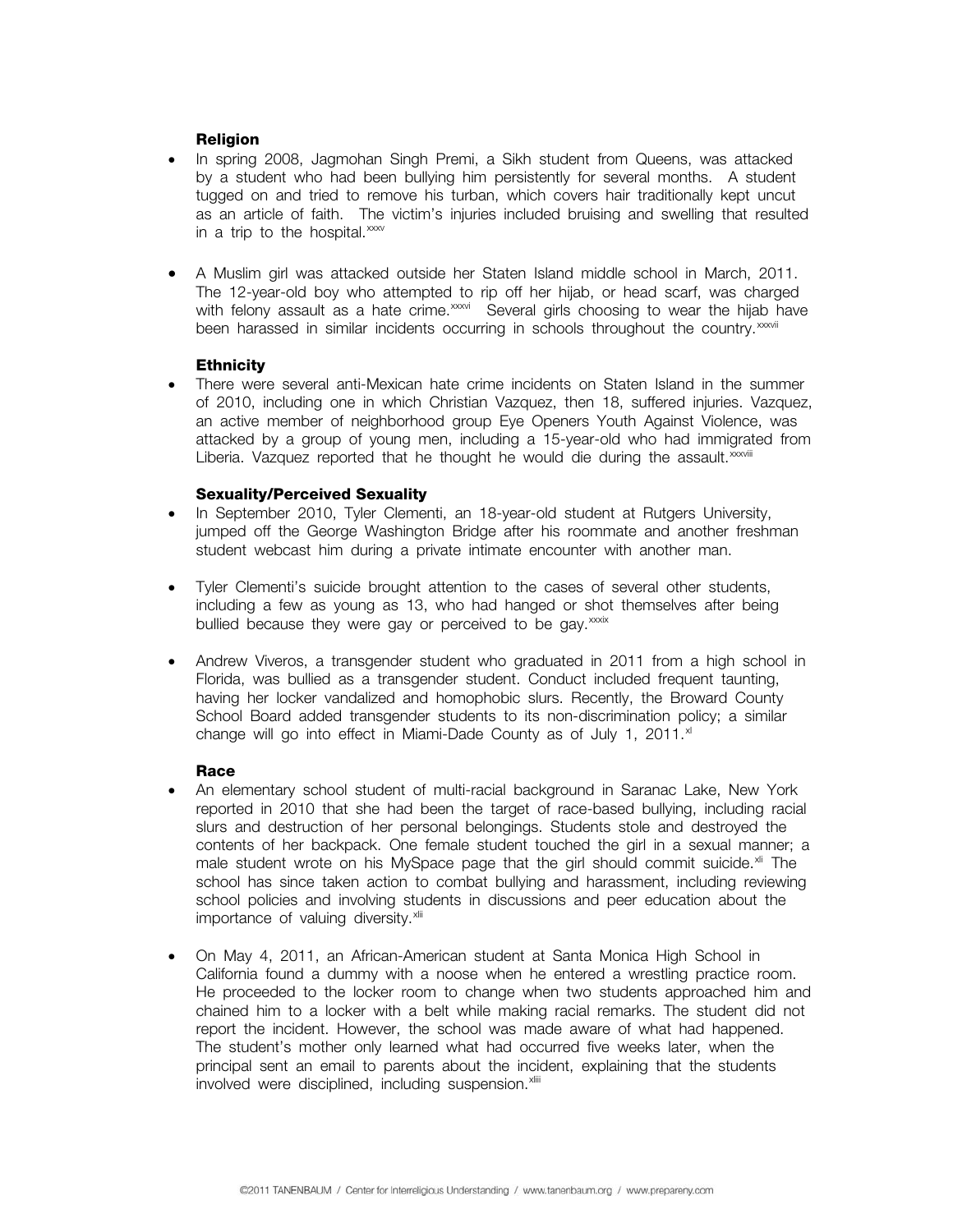## **Ability**

• Cory Miller, a student with cerebral palsy who uses a wheelchair, was assaulted three times over the course of two years in the small town of Havana, Illinois. In the third of these occurrences, a group of students sprayed something in Miller's eyes, took him to a public restroom and assaulted him. Miller's stepmother organized a rally in support of Cory outside of a City Council meeting to demand action and investigation into the incidents. More than 100 people attended the rally.<sup>[xliv](#page-13-0)</sup>

# **WORKPLACE HARASSMENT**

In the workplace, the term harassment is used to describe types of misconduct (it can include some types of bullying behavior) and employment discrimination that violate Title VII of the Civil Rights Act of 1964, which prohibits workplace discrimination based on religion, race, color, sex, national origin, age, disability or genetic information. Under Title VII, harassment is defined as unwelcome or unwanted conduct. This unwelcome conduct becomes unlawful when:

- Enduring the unwelcome conduct becomes a condition of continuing one's employment; and/or
- The conduct is severe enough to create a hostile, intimidating or abusive work environment.

Across the nation, many states and local governments have additional legislation that covers these issues. For purposes of this fact sheet, however, the focus will be on the federal statute and only a broad overview is offered.

The Equal Employment Opportunity Commission (EEOC), a federal enforcement agency, is a resource for employees of companies with 15 or more employees. It handles claims of discrimination from within the workforce, and investigates allegations of harassment by looking at the entire record, including the nature and context of the alleged incidents.

#### **Religion and Workplace Harassment**

Religious harassment that involves "unwelcome conduct" includes a range of behavior including requiring or coercing an employee to abandon or alter his/her religious practice(s) or belief(s) as a condition of employment. Conduct that creates a hostile, intimidating or abusive work environment generally involves more than one instance and also can include a wide range of statements, conduct and practices.

Employers can reduce the likelihood of harassment occurring in their workplaces by taking proactive steps including: having clear anti-harassment policies; providing regular communications about the anti-harassment policies including the processes for making a complaint.

Companies can also reinforce some of the better practices encouraged by the EEOC. In particular, it suggests that employees first inform their harasser that his/her conduct is unwelcome and must stop. Then, if it continues, it is time to submit a complaint, which will often be readily handled in house and result in a satisfactory resolution. EEOC complaints and litigation remain an available option in the instances where the conduct cannot be stopped.

To understand the types of conduct involving religion that fall within harassment, it may be helpful to review some behaviors on which rulings have been made. As in all litigation, each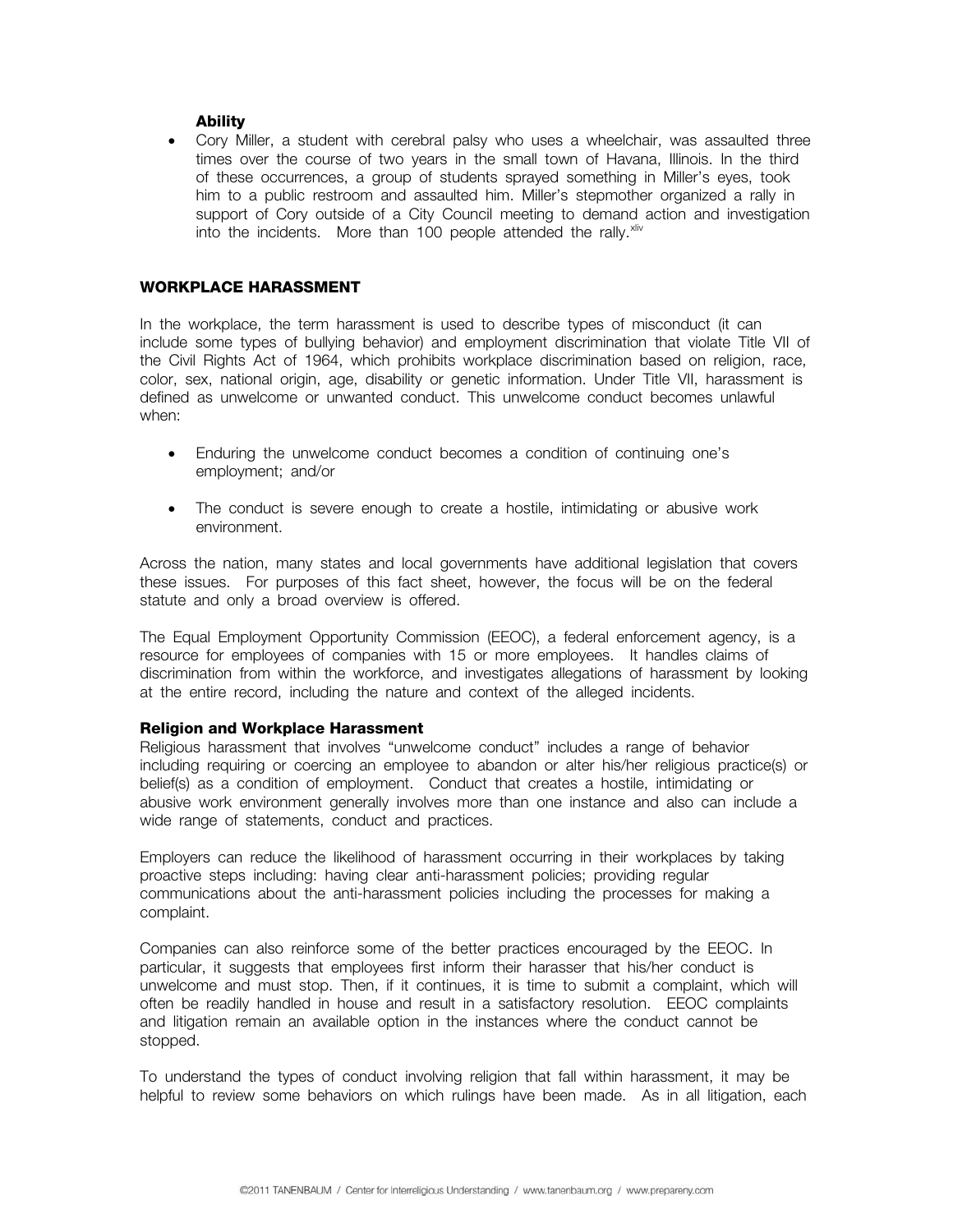case will have its own discrete set of facts and will be assessed on the basis of those facts and evidence presented:

- **When religious expression WOULD NOT GENERALLY BE considered harassment:** An employee prints out and then posts religious scriptures in small print on his cubicle wall.
- **When religious expression HAS BEEN considered harassment:** An employee printed out and prominently posted religious scriptures condemning same sex relationships to express his objection to his company's workplace diversity poster campaign featuring a photograph of an employee above the caption "Gay."<sup>[xlv](#page-13-0)</sup>.
- **When religious expression IS NOT considered harassment:** In accordance with company policy and her own personal religious beliefs, an employee wears a hijab to work every day, and her co-worker tells Human Resources that he is offended by her religious garb. No policy change results.
- **When religious expression IS considered harassment:** An employee wears a hijab to work every day, and her co-worker publicly makes comments about her religious garb, including jokes and sarcastic comments, and consistently directs aggressive and derogatory comments her way, making the employee's daily experience very difficult.

Title VII protects applicants and employees from being treated differently based on their religious beliefs (or lack of beliefs) in regard to employment, recruitment, hiring, assignments, discipline, promotion and benefits. In addition, employers may not retaliate against an applicant or employee who has participated in any protected activity (which includes filing a complaint with the EEOC).

With respect to religion, Title VII also adds an additional obligation on employers. Employers in companies with 15 or more employees must accommodate an employee's request for a religious accommodation based on a sincerely held religious belief – that is, unless the accommodation imposes an undue burden. How to balance the employer and the employee's needs depends on the particular facts and circumstances and can involve a legal assessment.**.** As noted elsewhere, complaints based on religious issues in workplaces have risen, even though the trending has included some fluctuations. Also important to note, as cited in the New York Times, x<sup>lvi</sup> religious complaints filed with the EEOC by Muslim employees in 2009 accounted for **25 percent of the claims**, even though Muslims only account for about 2% of the United States population. XIVII

The content of this Fact Sheet is adapted by Tanenbaum and Tanenbaum is responsible for its contents. The content of the "Hate Groups" portion of this Fact Sheet is drawn primarily from information on the Southern Poverty Law Center's (SPLC) website, with permission from SPLC.

**Supported by grants from the Open Society Foundation, the One NYC One Nation Fund in the New York Community Trust, Collegiate Church Corporation and Emigrant Bank, Lead Corporate Sponsor of Prepare New York.**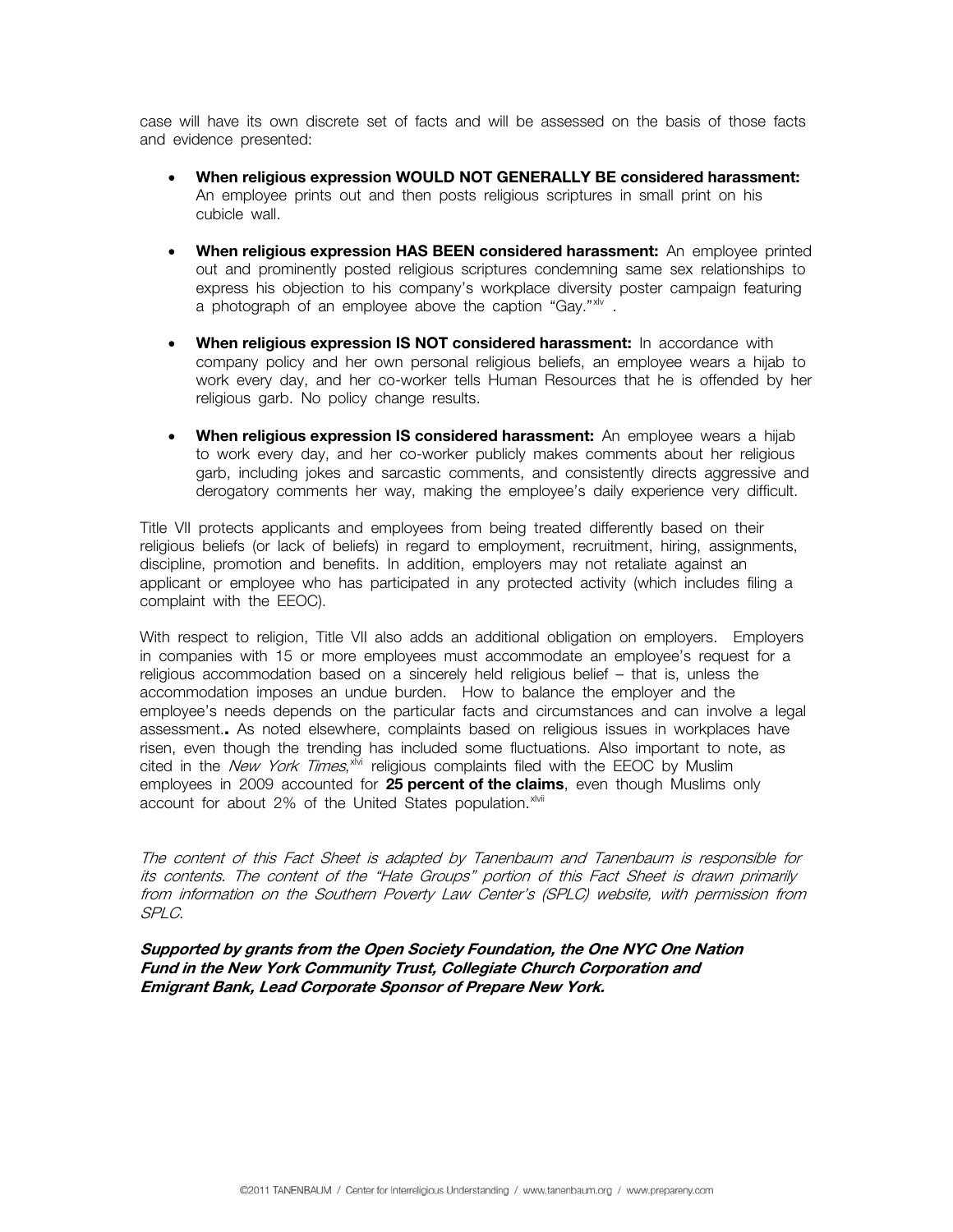<span id="page-12-1"></span>

v "Hate Crime—Overview," The Federal Bureau of Investigation <http://www.fbi.gov/aboutus/investigate/civilrights/hate\_crimes/overview>.

vi "Hate Crime Statistics 2009: Incidents and Offences," The Federal Bureau of Investigation, November 2010 <http://www2.fbi.gov/ucr/hc2009/incidents.html>.<br><sup>vii</sup> Heidi Beirich, "Wave of Hate Crimes Directed at Muslims Breaks Out," Southern Poverty Law Center

August 26, 2010 <[http://www.splcenter.org/blog/2010/08/26/wave-of-hate-crimes-directed-at-muslims-](http://www.splcenter.org/blog/2010/08/26/wave-of-hate-crimes-directed-at-muslims-breaks-out/)

[breaks-out/>](http://www.splcenter.org/blog/2010/08/26/wave-of-hate-crimes-directed-at-muslims-breaks-out/). viii "Uniform Crime Reports," The Federal Bureau of Investigation <http://www.fbi.gov/aboutus/cjis/ucr/ucr>.

<sup>ix</sup> "Hate Crime Statistics 2009: Location Type," The Federal Bureau of Investigation, November 2010 <http://www2.fbi.gov/ucr/hc2009/locationtype.html>.

x "Research Report: Post 9/11 Hate Crime Trends: Muslims, Sikhs, Hindus and Jews in the U.S. (2005)," The Pluralism Project <http://pluralism.org/reports/view/104>.

<sup>xi</sup> N. R. Kleinfield, "Rider Asks if Cabby is Muslim, Then Stabs Him," New York Times August 25, 2010<br><http://www.nytimes.com/2010/08/26/nyregion/26cabby.html?pagewanted=all>.

<sup>xii</sup> Kevin Anderson, "US Muslims suffer backlash," BBC News November 19, 2002

<http://news.bbc.co.uk/2/hi/americas/2488829.stm>. xiv "Cyber Bullying Statistics," Bullying Statistics <http://www.bullyingstatistics.org/content/cyber-bullyingstatistics.html>.

xv Wang, Jing and Ronald J. Iannotti and Tonja R. Nansel. "School Bullying Among Adolescents in the United States: Physical, Verbal, Relational, and Cyber." Journal of Adolescent Health. (2009)1-8.<br><sup>xvi</sup> "The Ethics of American Youth: 2010," Josephson Institute—Center for Youth Ethics October 26,

2010 <http://charactercounts.org/programs/reportcard/2010/installment01\_report-card\_bullying-youthviolence.html>.

xvii Catherine P. Bradshaw, et. al., "Findings from the National Education Association's Nationwide Study of Bullying: Teacher' and Education Support Professionals' Perspectives," National Education Association 2011 <http://www.nea.org/assets/img/content/Findings\_from\_NEAs\_Nationwide\_Study\_of\_Bullying.pdf>.<br><sup>xvii</sup> "Educators," Stopbullying.gov <http://stopbullying.gov/educators/index.html>.<br><sup>xix</sup> "Bullying and Classroom Harassmen

<http://thecenternow.org/get-info/bullying-and-classroom-harassment/>.<br><sup>xx</sup> "Bullying in New York City Schools: Educators Speak Out," The Sikh Coalition 2010

<http://www.sikhcoalition.org/documents/DOE\_Report.2.24.2011.pdf>.<br><sup>xxi</sup> Andy Humm, "Data on Bullying Remains Scant, as City Touts Its Efforts," Gotham Gazette March

2010 <http://www.gothamgazette.com/article/civilrights/20100302/3/3199>.<br><sup>xxii</sup> "ING Efforts Against Student Bullving is Cited in Congressional Hearing," Islamic Networks Group April

6, 2011 <http://www.ing.org/enews/against-student-bullying.html#story-1>.<br>
<sup>xxiii</sup> "Bullying and Harassment at School," Kidsdata.org<br>
<http://www.kidsdata.org/data/topic/dashboard.aspx?cat=71>.

xxiv "The 2009 National School Climate Survey: Executive Summary," The Gay, Lesbian and Straight Education Network <http://www.glsen.org/binary-data/GLSEN\_ATTACHMENTS/file/000/001/1676-4.pdf>.<br>
\*\* "Stop Cyberbullying Before it Starts," National Crime Prevention Council,<br>
<http://www.ncpc.org/resources/files/pdf/bullyi

 $x<sub>0</sub>$  "Remarks by the President and First Lady at the White House Conference on Bullying Prevention," The White House March 10, 2011 <http://www.whitehouse.gov/the-press-office/2011/03/10/remarks-president-and-first-lady-white-house-conference-bullying-prevent>.

xxvii Bully Police USA <http://www.bullypolice.org/>.<br>xxviii "Cyberbullying," National Conference of State Legislatures

<http://www.ncsl.org/default.aspx?tabid=12903>. xxix "Patterson Signs Anti-Bullying Law," CBS New York September 8, 2010

<http://newyork.cbslocal.com/2010/09/08/paterson-signs-anti-bullying-law/>.

i

<span id="page-12-0"></span><sup>&</sup>lt;sup>i</sup> "Hate Map," Southern Poverty Law Center <http://www.splcenter.org/get-informed/hate-map>.<br><sup>ii</sup> "Hate Crime Data Collection Guidelines," The Federal Bureau of Investigation October 1999<br><http://www.fbi.gov/about-us/cjis

ii "Frequently Asked Questions," The Federal Bureau of Investigation <http://www.fbi.gov/aboutus/faqs/faqs>.

iv "Intelligence Files: Ideology," Southern Poverty Law Center <http://www.splcenter.org/getinformed/intelligence-files/ideology>.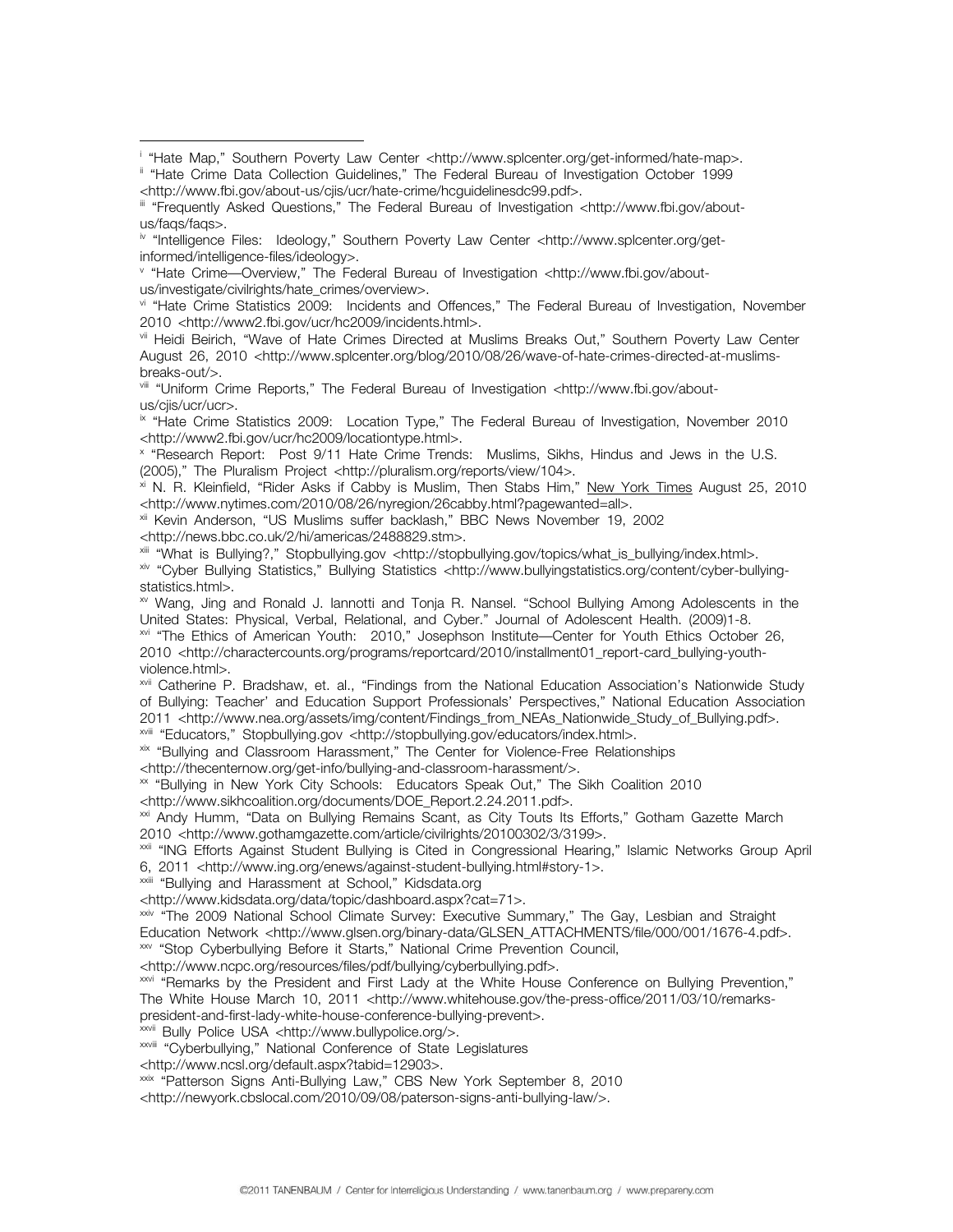<span id="page-13-0"></span>xxx Isolde Raftery, "Antibullying Bill Goes to the Governor," The New York Times June 23, 2010 <http://www.nytimes.com/2010/06/24/nyregion/24bully.html>. xxxi "Senate Passes Anti-Bullying Legislation," New York State Senate June 1, 2011

<http://www.nysenate.gov/press-release/senate-passes-anti-bullying-legislation-1>. xxxii "Respect for All," NYC Department of Education

<http://schools.nyc.gov/RulesPolicies/RespectforAll/default.htm>.<br><sup>xxxii</sup>i Helen Kennedy, "Phoebe Prince, South Hadley High School's 'new girl,' driven to suicide by teenage cyber bullies," NY Daily News March 29, 2010 <http://articles.nydailynews.com/2010-03- 29/news/27060348\_1\_facebook-town-hall-meetings-school-library>.

xxxiv "Cyberbullying Continued After Teen's Death," CBS News March 29, 2010

<http://www.cbsnews.com/stories/2010/03/29/earlyshow/main6343077.shtml>.

xxxv "Sikh Student Assaulted by Bully in High School in Queens," Real Sikhism June 5, 2008 <http://www.realsikhism.com/index.php?subaction=showfull&id=1213023182&ucat=8>.<br><sup>xxxvi</sup> Meredith Kolodner, Rachel Monahan and Joe Kemp, "Boy, 12, charged with hate crime for

attempting to rip religious head scarf off head of classmate," NY Daily News March 31, 2011<br><http://articles.nydailynews.com/2011-03-31/news/29381977\_1\_religious-head-scarf-classmate-sources>.

<sup>xxxvii</sup> Sabrina Holcomb, "Muslims in America: When Bullying Meets Religion," National Education<br>Association <http://www.nea.org/home/42528.htm>.

XXXVIII Barry Paddock, Rocco Parascondola and Ryan Lavis, "Teen victim in Staten Island hate crime: 'I thought I was gonna die," NY Daily News August 3, 2010

<http://www.nydailynews.com/news/ny\_crime/2010/08/03/2010-08-03\_i\_thought\_i\_was\_gonna\_die.html>.<br><sup>xxxix</sup> Paul Schindler, "NYU Students Plan Vigil for Gay Youth Who've Taken Their Lives," Gay City News October 1, 2010

<http://www.gaycitynews.com/articles/2010/10/01/gay\_city\_news/news/doc4ca60dd143ec4854500215.txt>.<br><sup>×l</sup> "Pushing Back," <u>The Miami Herald</u> June 10, 2011

kttp://www.miamiherald.com/2011/06/10/2261099/pushing-back.html>.<br><sup>xli</sup> Nathan Brown, "SL sixth-grader was bullied due to her race," <u>Adirondack Daily Enterprise</u> July 2,

2010 <http://www.adirondackdailyenterprise.com/page/content.detail/id/514121.html?nav=5008>.<br><sup>xii</sup> Matt Henson, "Saranac Lake students take on bullying," <u>WCAX.com</u> May 23, 2011

<http://www.wcax.com/story/14698502/saranac-students-take-on-bullying>.<br><sup>xiii</sup> Emily Gerlach, "Teens Reportedly Chain Black Teammate at California High School," <u>ABC News</u> June 30, 2011 <http://abcnews.go.com/US/race-crime-teens-reportedly-chain-black-teammatecalifornia/story?id=13966749>.

xliv Kevin Sampier "Havana boy in wheelchair assaulted for third time in two years," PJ Star July 7,

2010 <http://www.pjstar.com/news/x104354207/Residents-react-to-assault-of-boy-in-wheelchair>.<br><sup>\*/v</sup> "Religious discrimination claim fails where employee seeks to oppose homosexuality," Introlaw.com <

http://www.introlaw.com/ed/cs/9th/04/090104pe.html>.<br><sup>xM</sup> Steven Greenhouse, "Muslims Report Rising Discrimination at Work," <u>The New York Times</u> September<br>23, 2010 <http://www.nytimes.com/2010/09/24/business/24muslim.html

<sup>xMit</sup> U.S. Equal Employment Opportunity Commission <http://www.eeoc.gov>.